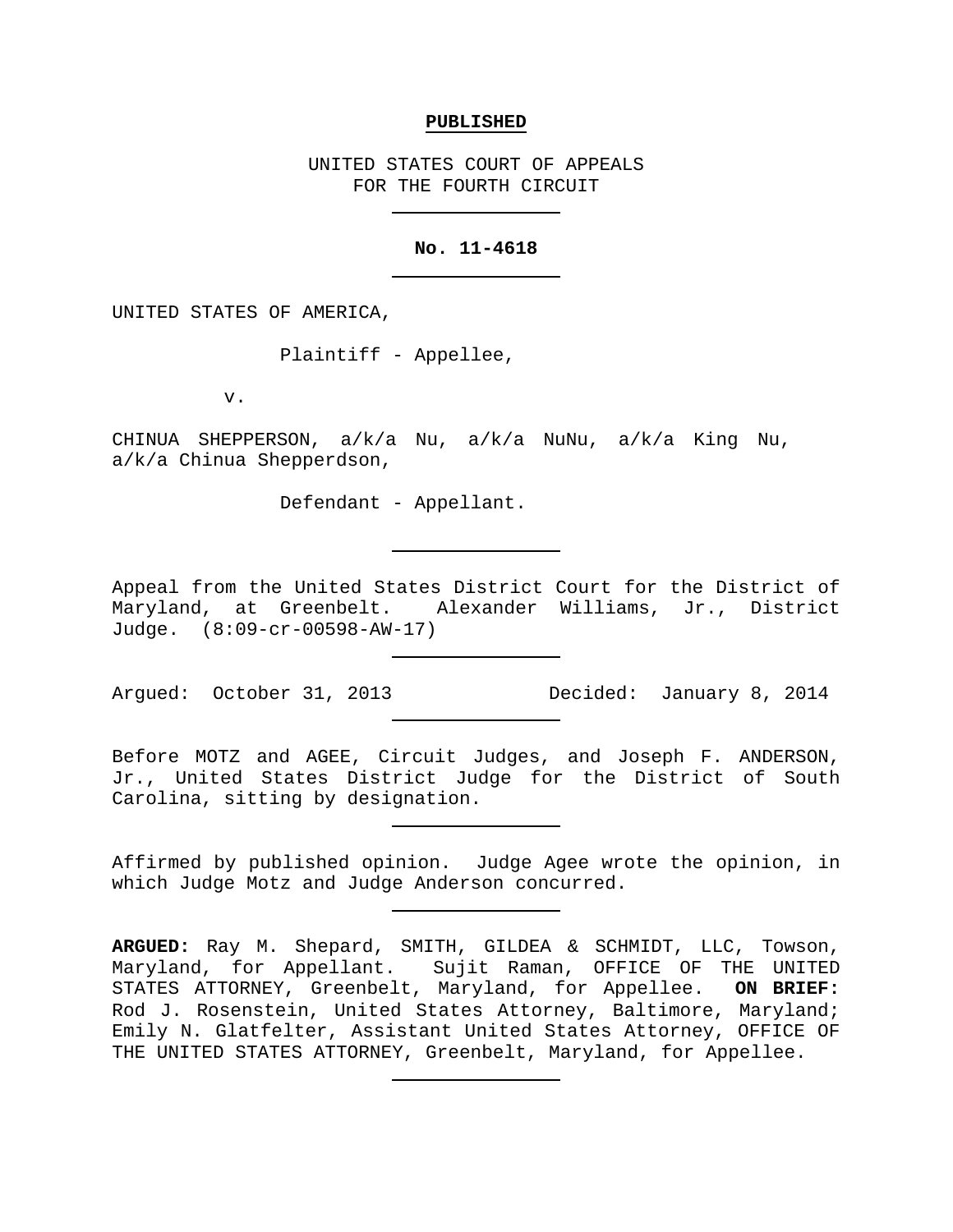AGEE, Circuit Judge:

Chinua Shepperson ("Shepperson") was convicted of several crimes, including conspiracy and murder. On appeal, Shepperson contends that the district court erred by not affording him the assistance of two attorneys under the terms of 18 U.S.C. § 3005. Separately, he argues that the district court also erred by not excluding the testimony of a cooperating witness based on the Government's failure to furnish him with a list of witnesses three days before commencement of trial, as is required in capital cases by 18 U.S.C. § 3432. For the reasons that follow, we affirm the judgment of the district court.

# I.

On October 27, 2010, a grand jury in the United States District Court for the District of Maryland returned a superseding indictment charging nineteen alleged Latin King gang members—including Shepperson—with five counts: (1)conspiracy to participate in a racketeering enterprise, in violation of 18 U.S.C. § 1962(d); (2) murder in aid of racketeering, in violation of 18 U.S.C. § 1959; (3) interference with commerce by threats or violence, in violation of 18 U.S.C. § 1951; (4) discharge of a firearm during and in relation to a crime of violence, in violation of 18 U.S.C.  $\S$  924(c); and (5) murder as a result of using and carrying a firearm in furtherance of a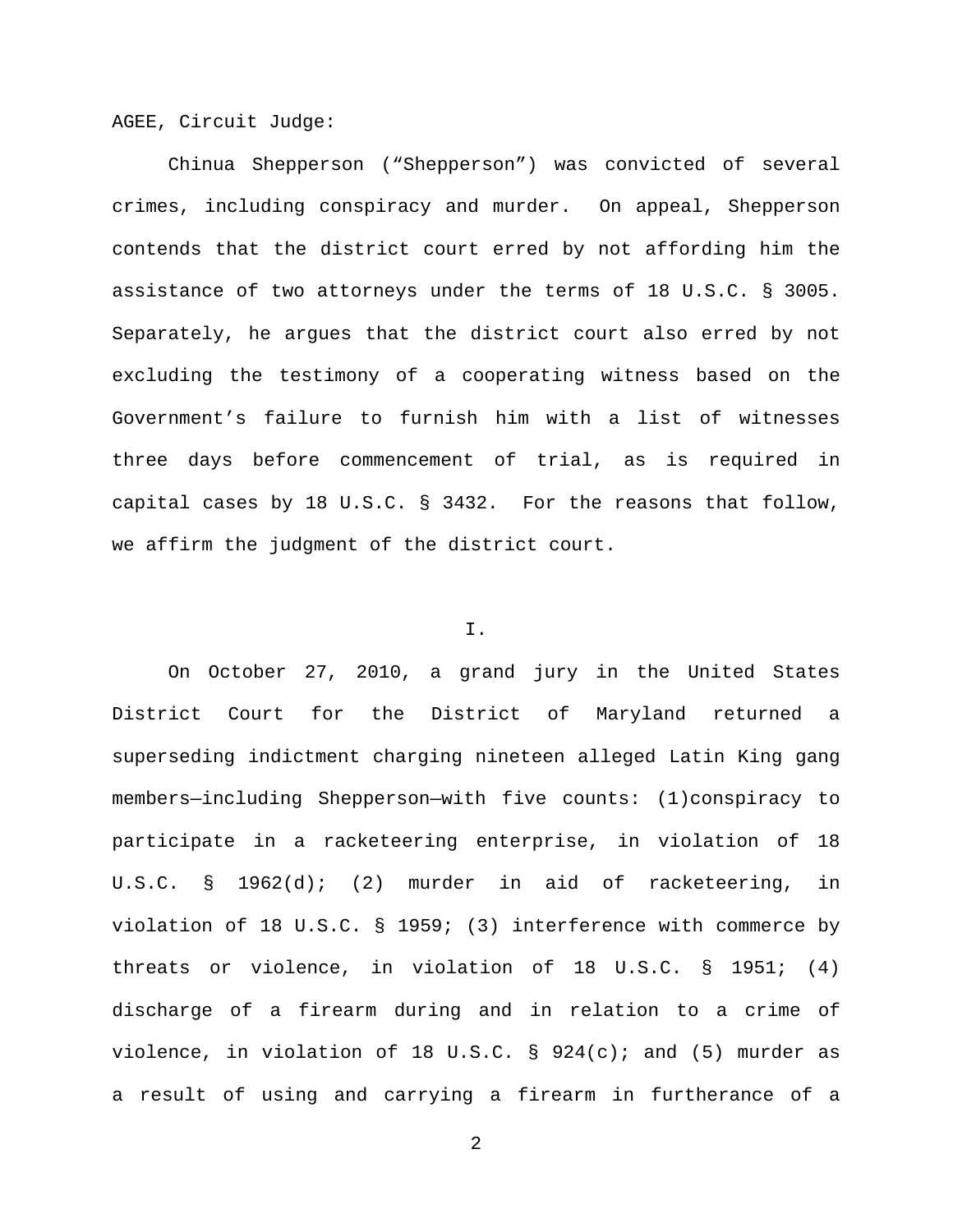crime of violence, in violation of 18 U.S.C. § 924(j). Although the indictment contained capital-eligible offenses, the Attorney General elected not to seek the death penalty.

All but one of the defendants in the case pleaded guilty; Shepperson was the lone defendant who proceeded to trial. On March 14, 2011, after approximately two weeks of trial, a jury found Shepperson guilty on all counts. He was subsequently sentenced to life plus ten years' imprisonment.

Shepperson now appeals, and we have jurisdiction pursuant to 28 U.S.C. § 1291.

#### II.

On appeal, Shepperson contends that the district court erred by (1) not affording him the assistance of two counsel provided for in 18 U.S.C. § 3005; and (2) not excluding the testimony of a cooperating witness based on the Government's failure to furnish him under 18 U.S.C. § 3432 with a list of witnesses three days before commencement of trial. We address each issue in turn.

## A.

Shepperson first contends that the district court erred in failing to advise him of his statutory right to two attorneys under 18 U.S.C. § 3005, which provides: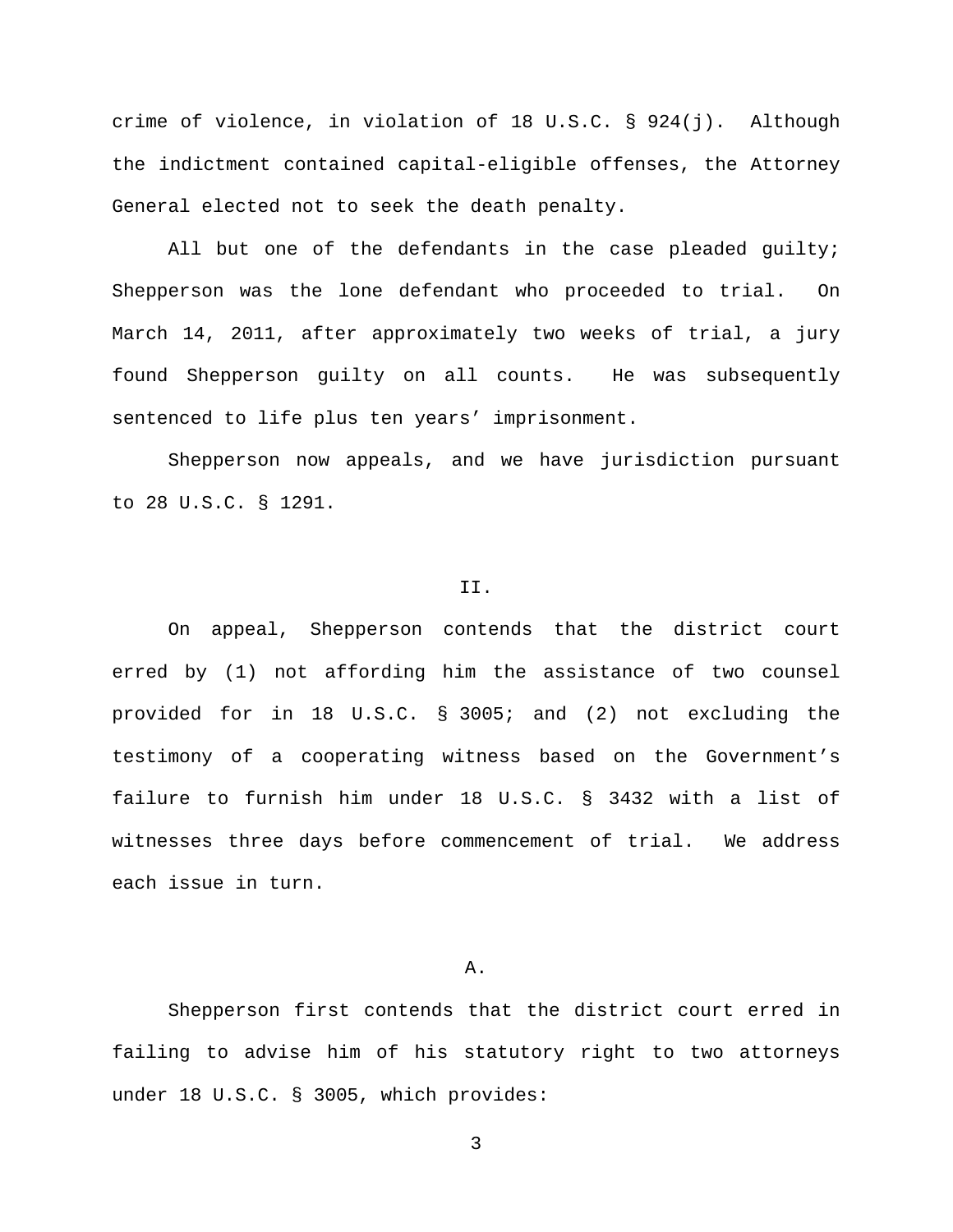Whoever is indicted for treason or other capital crime shall be allowed to make his full defense by counsel; and the court before which the defendant is to be tried, or a judge thereof, shall promptly, upon the defendant's request, assign 2 such counsel, of whom at least 1 shall be learned in the law applicable to capital cases.

In United States v. Boone, 245 F.3d 352 (4th Cir. 2001), we held that a defendant charged with a capital-eligible crime is entitled, under § 3005, to representation by two attorneys regardless of whether a capital sentence is actually sought. $^{\rm 1}$  $^{\rm 1}$  $^{\rm 1}$  As noted in Boone, however, "[t]he defendant must . . . request the

<span id="page-3-0"></span> $1$  We note that we are bound by our previous decision in Boone, which adhered to our precedent in United States v. Watson, 496 F.2d 1125, 1129 (4th Cir. 1973) ("[D]efendant ha[s] an absolute statutory right to two attorneys under § 3005."). Our interpretation of § 3005 is at odds with the view adopted by all our sister circuits to have considered the issue of whether the statute requires a second lawyer if the death penalty has been removed from consideration. See, e.g., United States v. Douglas, 525 F.3d 225, 237 (2d Cir. 2008) ("[W]e agree with the majority of the federal courts of appeals that once the government has formally informed the court and the defendant of its intention not to seek the death penalty, the matter is no longer a capital case within the meaning of § 3005."); United States v. Waggoner, 339 F.3d 915, 918 (9th Cir. 2003) ("[T]he term 'capital crime' as used in § 3005 does not encompass the underlying offense when capital punishment cannot be imposed"); United States v. Casseus, 282 F.3d 253, 256 (3d Cir. 2002) ("[A]fter the government declared that it would not seek the death penalty, the appellants were no longer capital defendants."); United States v. Grimes, 142 F.3d 1342, 1347 (11th Cir. 1998); United States v. Shepherd, 576 F.2d 719, 729 (7th Cir. 1978); United States v. Weddell, 567 F.2d 767, 770 (8th Cir. 1977). This dispute over the applicability of § 3005 when the death penalty is not a possible punishment is not dispositive here because it does not affect the resolution of this case.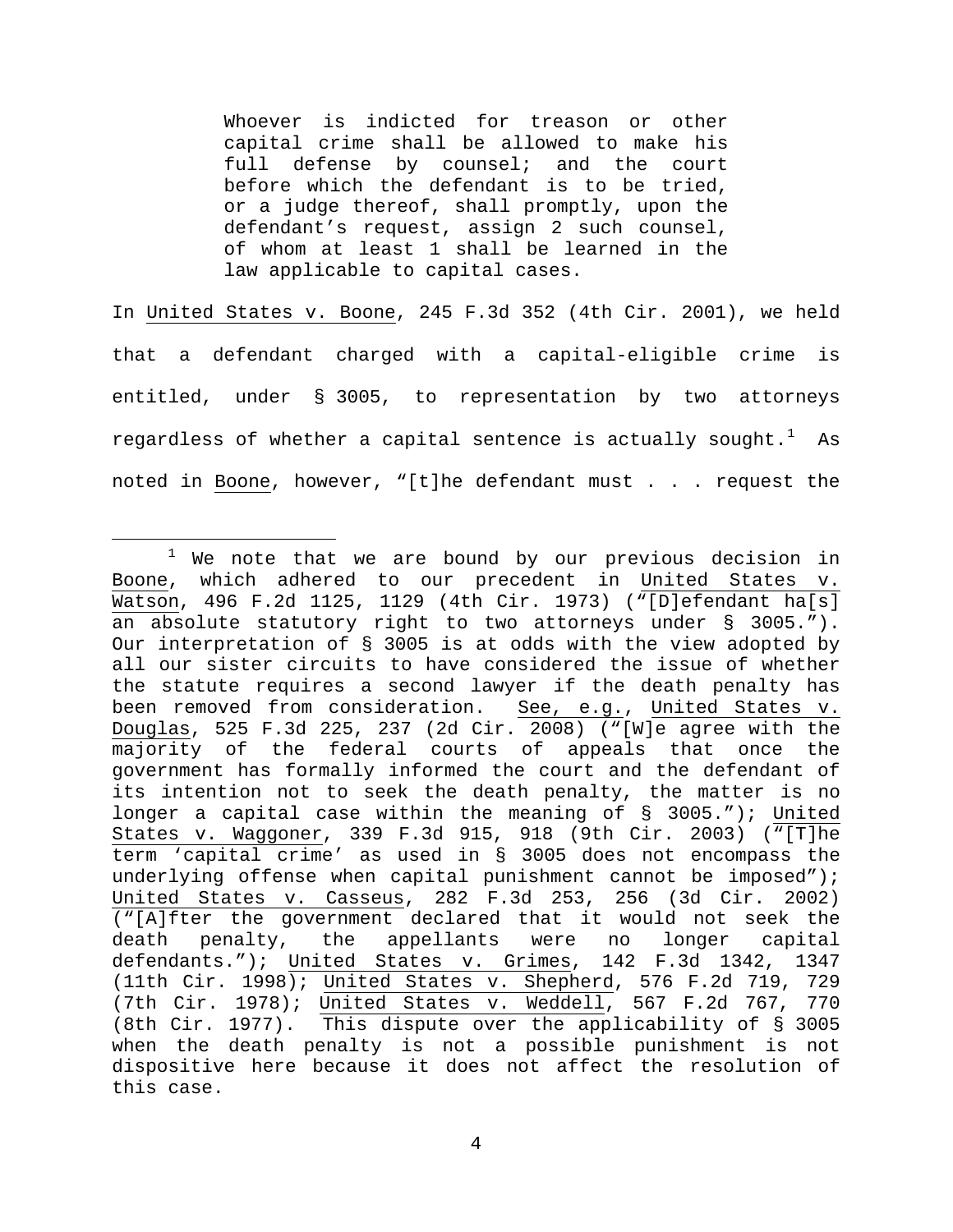appointment of a second lawyer for the two-attorney requirement to apply." 245 F.3d at 359 n.7; see also 18 U.S.C. § 3005 ("[A] judge thereof, shall promptly, upon the defendant's request, assign 2 such counsel." (emphasis added)).

Shepperson concedes that he did not request additional counsel under § 3005 in the district court. Our review is thus for plain error. See Fed. R. Crim. P. 52(b); United States v. Olano, 507 U.S. 725, 731–32 (1993); United States v. Robinson, 275 F.3d 371, 383–84 (4th Cir. 2001) (reviewing forfeited claim under § 3005 for plain error and affirming conviction). In order to demonstrate plain error, Shepperson must show that an error occurred, that the error was plain, and that the error affected his substantial rights. See Olano, 507 U.S. at 732; United States v. Hastings, 134 F.3d 235, 239 (4th Cir. 1998). Even if Shepperson can satisfy these requirements, correction of the error remains within our sound discretion, which we "should not exercise . . . unless the error seriously affects the fairness, integrity or public reputation of judicial proceedings." Olano, 507 U.S. at 732 (internal quotation marks and alterations omitted); Hastings, 134 F.3d at 239.

Despite the clear statutory mandate that a defendant must request a second attorney, see 18 U.S.C. § 3005, Shepperson nevertheless asserts that the district court committed error by not advising him sua sponte of his right to additional counsel,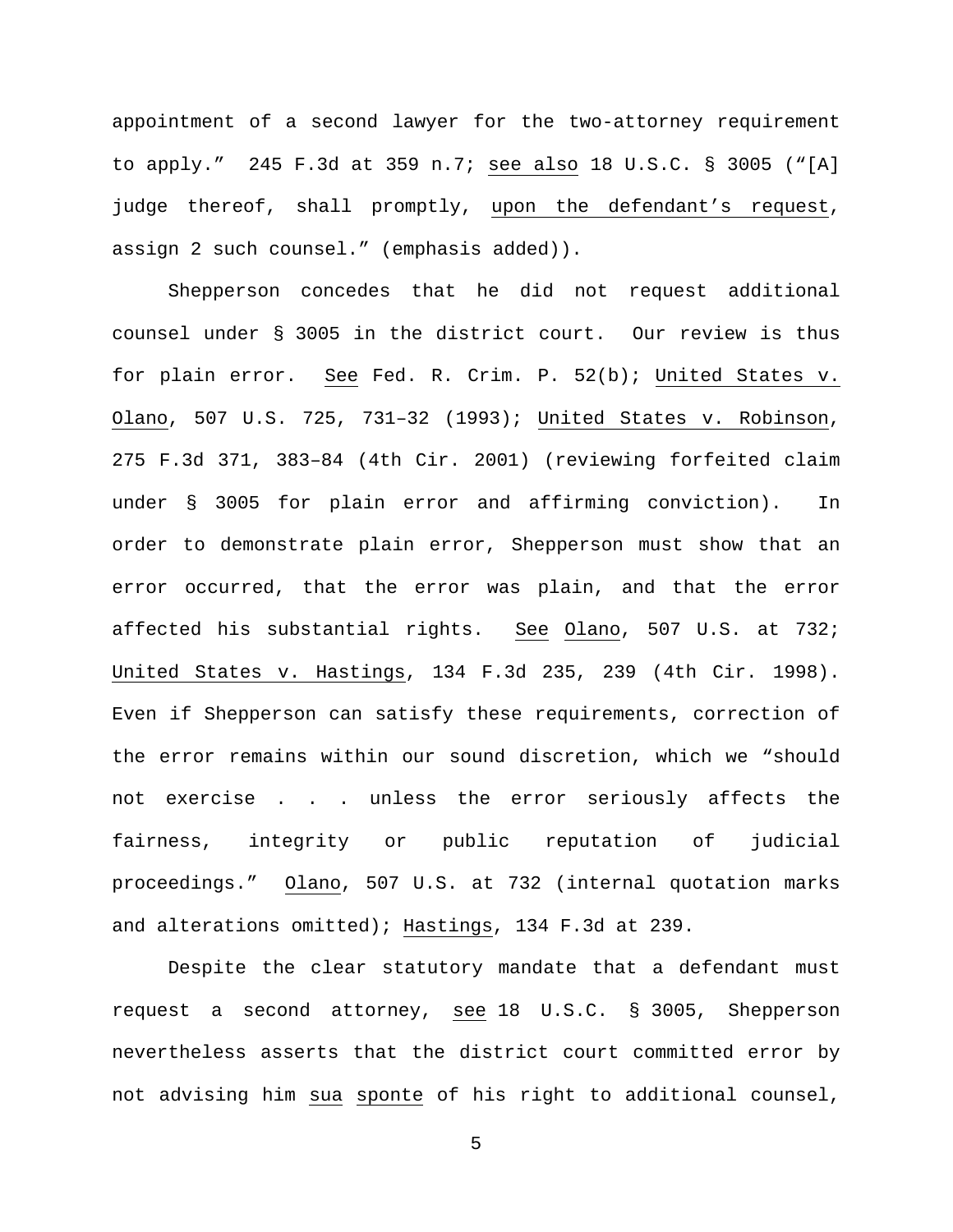particularly because "he made the [district] court well aware that he was dissatisfied with his . . . trial counsel." (Appellant's Br. 14.) Shepperson essentially maintains that when a defendant who is charged with a death-eligible crime expresses dissatisfaction with appointed counsel, the district court is under an affirmative statutory duty to advise the defendant of his right to additional counsel under § 3005. Whether the statute contains this requirement is a question of law, which we review de novo. See United States v. Turner, 389 F.3d 111, 120 (4th Cir. 2004).

Shepperson's argument, however, is simply unsupported by the statutory text. As discussed above, the plain language of § 3005 imposes no affirmative obligation on the district court, except its obligation to appoint a second attorney "upon the defendant's request." 18 U.S.C. § 3005 (emphasis added). "We decline to read into the statute a requirement that is not readily apparent." Boone, 245 F.3d at 360; see also United States v. Hood, 343 U.S. 148, 151 (1952) ("We should not read such laws so as to put in what is not readily found there.").

Shepperson's reliance on Smith v. United States, 353 F.2d 838 (D.C. Cir. 1965), is similarly misplaced. In Smith, the defendant had stopped communicating with his attorney before trial, and the attorney moved to withdraw from the case. 353 F.2d at 844. After a hearing, the attorney's motion to withdraw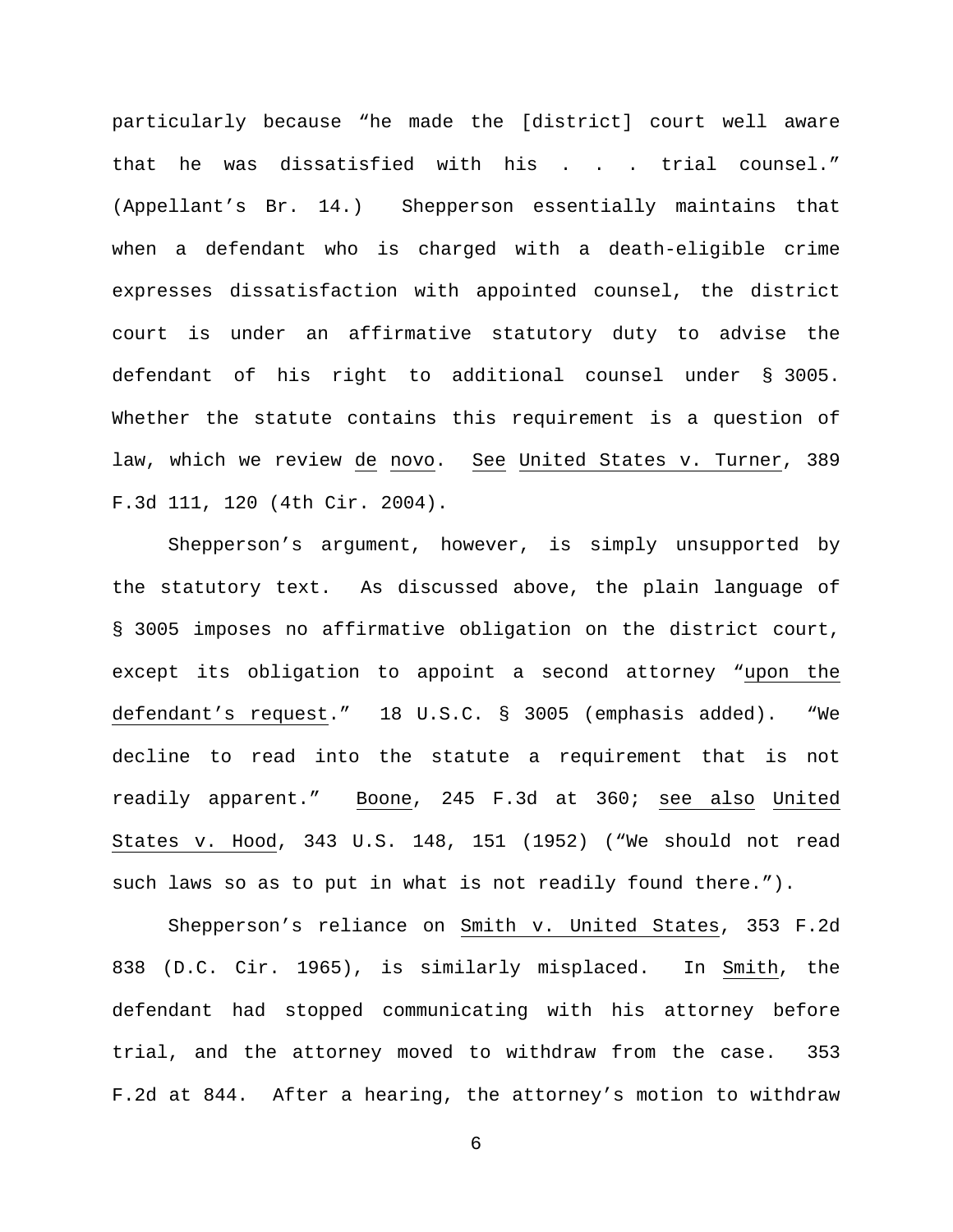was denied. Though the defendant was facing the death penalty at trial, he was ultimately sentenced to life imprisonment. Id. at 846. On appeal, the defendant claimed, inter alia, that the district court should have advised him of his right to additional counsel under § 3005. Id. at 845–46. Although the D.C. Circuit agreed, it found no reversible error—even assuming prejudice from the district court's failure to advise—due to defense counsel's vigorous defense in a case featuring overwhelming evidence. Id.

Smith, however, has no precedential value and is contradicted by a number of this Court's previous decisions, all of which have applied § 3005's clear mandate of a defendant's request. See, e.g., Boone, 245 F.3d at 359 n.7 ("The defendant must . . . request the appointment of a second lawyer for the two-attorney requirement to apply." (emphasis added)); United States v. Williams, 544 F.2d 1215, 1218 (4th Cir. 1976) ("It is settled that a defendant in a capital case is entitled to the appointment of up to two counsel upon request." (emphasis added)).

To the extent that Shepperson argues that the district court's failure to inform him of the provisions of § 3005 creates a presumption that he was the victim of ineffective assistance of counsel in his defense, we do not agree. We have previously explained: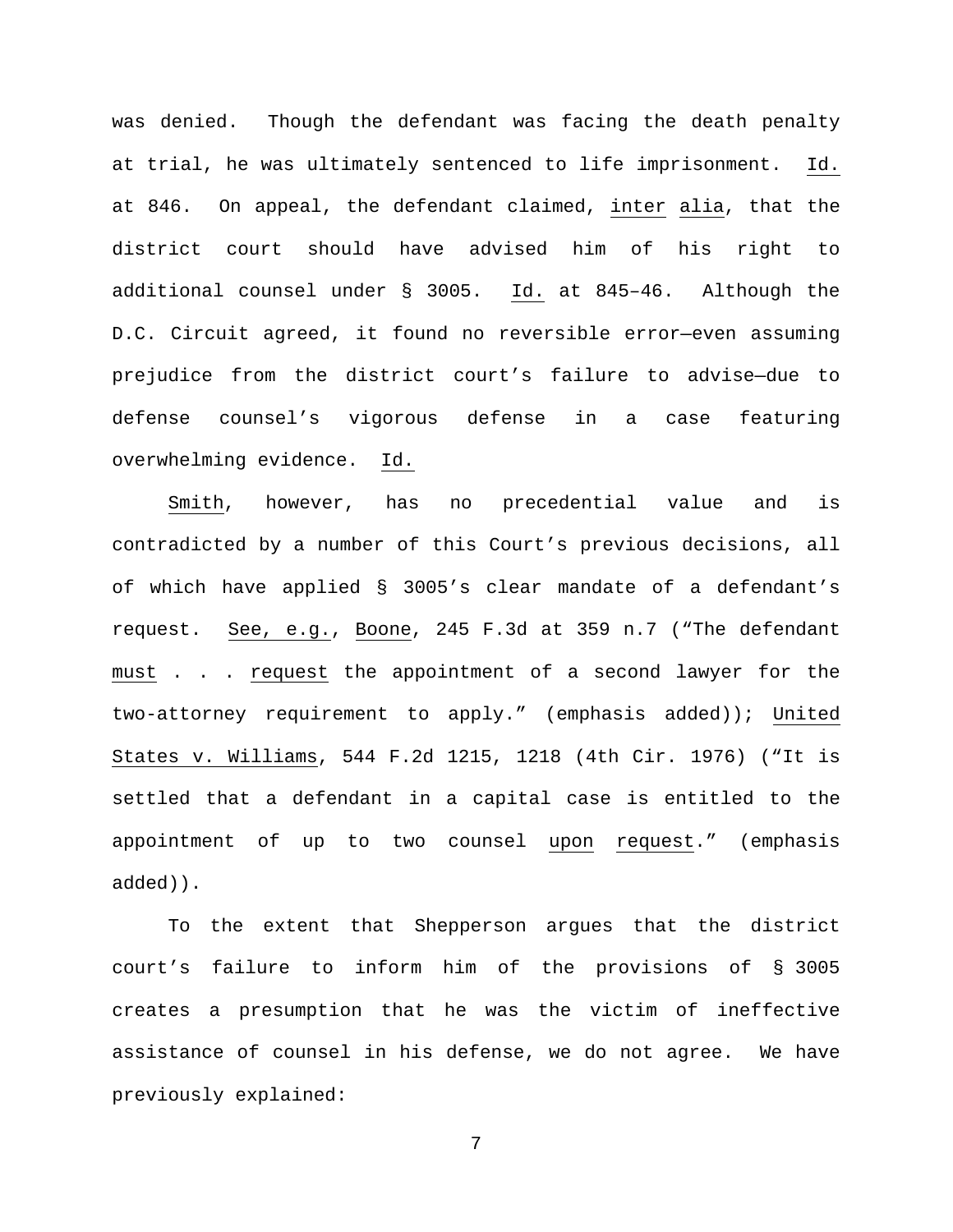It is well established that the [S]ixth [A]mendment right to effective assistance of<br>counsel is a fundamental constitutional is a fundamental constitutional right, one which may not be waived unless there is a competent and knowing waiver by the defendant. Johnson v. Zerbst, 304 U.S. 458, 58 S. Ct. 1019, 82 L.Ed. 1461 (1938). However, the right provided by section 3005<br>is purely a statutory right, not a is purely a statutory right, not a fundamental constitutional right. Almost without exception, the requirement of a knowing and intelligent waiver has been applied "only to those rights which the<br>Constitution quarantees to a criminal Constitution quarantees to a defendant in order to preserve a fair trial." Schneckloth v. Bustamonte, 412 U.S. 218, 237, 93 S. Ct. 2041, 2052, 36 L.E.2d 854 (1973). It is not the function of the court to advise a defendant of every statute which might have some favorable bearing upon his case. Barkan v. United States, 305 F.2d 774, 778  $(\overline{7[th]} \text{ Cir.})$ , cert. denied, 371<br>U.S. 915, 83 S. Ct. 261, 9 L.E.2d 173 U.S. 915, 83 S. Ct. (1962). As we have indicated, . . . the right is only a statutory right and creates a presumption of ineffective assistance of counsel only when a request is made.

United States v. Blankenship, 548 F.2d 1118, 1121 (4th Cir. 1976). Because the right to additional counsel under § 3005 is solely statutory, we hold that the district court was not required to call it to the attention of Shepperson. We thus find no error, much less plain error.<sup>[2](#page-7-0)</sup>

<span id="page-7-0"></span> $2$  At oral argument, Shepperson's counsel relied for the first time on the following language from a footnote in Williams:

<sup>[</sup>A] waiver will be presumed unless the defendant can show that there has been a request for two counsel, or an equivalent (Continued)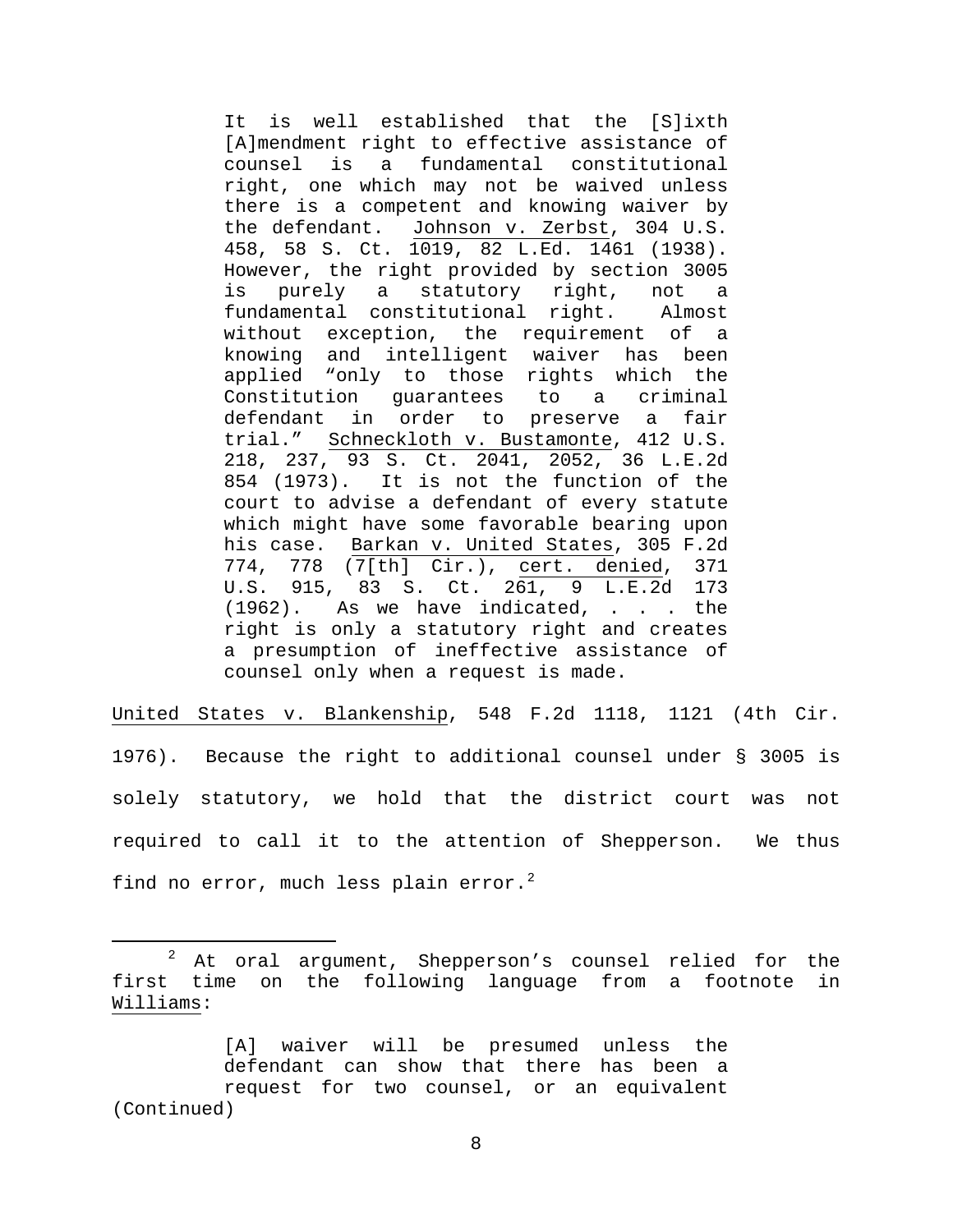Accordingly, we affirm the judgment of the district court as to the issue of appointment of counsel under § 3005.

B.

Shepperson alternatively contends that the district court erred by not excluding the testimony of a cooperating witness, Roddy Paredes ("Paredes"), because the Government did not furnish Shepperson with a list of witnesses three days before commencement of trial, as is required in capital cases by 18 U.S.C. § 3432. A district court's decision to admit evidence, including testimony that allegedly violates § 3432, may ordinarily be set aside only for an abuse of discretion. See United States v. Fulks, 454 F.3d 410, 421–22 (4th Cir. 2006). But here, because Shepperson did not move to exclude, or otherwise object to, Paredes's testimony on the basis of the timing of the disclosure when Paredes was called as a witness, our review is limited to plain error. See Fed. R. Crim. P.

> circumstance which would clearly demonstrate that the Defendant required additional counsel.[FN4]

Ĩ.

[FN4.] Such a circumstance may exist, for example, where the defendant has expressed dissatisfaction with his one attorney.

<sup>544</sup> F.2d at 1219 & n.4. This language, however, is non-binding dicta, as it was unrelated to the ratio decidendi of that case, and furthermore, was not a point raised by that defendant.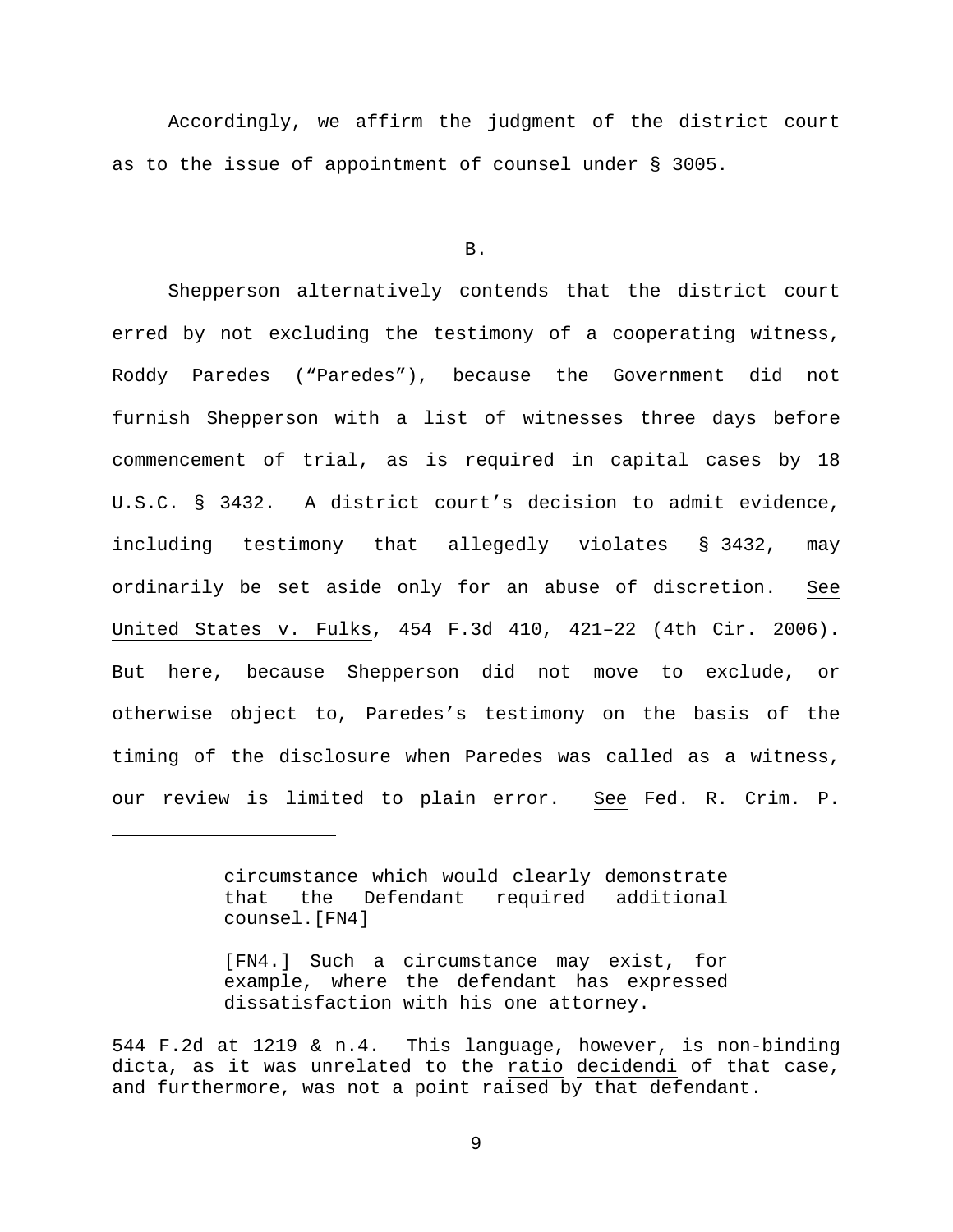52(b); Olano, 507 U.S. at 731–32. However, our initial task is to determine whether the statute applies in this case.

Section 3432 provides that "[a] person charged with treason or other capital offense shall at least three entire days before commencement of trial, excluding intermediate weekends and holidays, be furnished with . . . the witnesses to be produced on the trial for proving the indictment." 18 U.S.C. § 3432. By its plain terms, § 3432 is limited in its application to capital offenses. See id. ("[a] person charged with treason or other capital offense" (emphasis added)). It is undisputed that the Attorney General elected not to seek the death penalty in this case.

Our decision in Hall v. United States, 410 F.2d 653 (4th Cir. 1969) is particularly instructive. In that case, although we observed that "[p]rovision for [the] capital list is mandatory, and failure to provide it in a capital case is ordinarily reversible error," we found that the list was not required because, inter alia, the United States Attorney had disavowed any intention of seeking the death penalty. Hall, 410 F.2d at 660; see also Fulks, 454 F.3d at 421 (specifically applying § 3432 to a capital sentencing trial case). Because "from the beginning the trial was understood not to present the possibility of a capital sentence," we held in Hall that the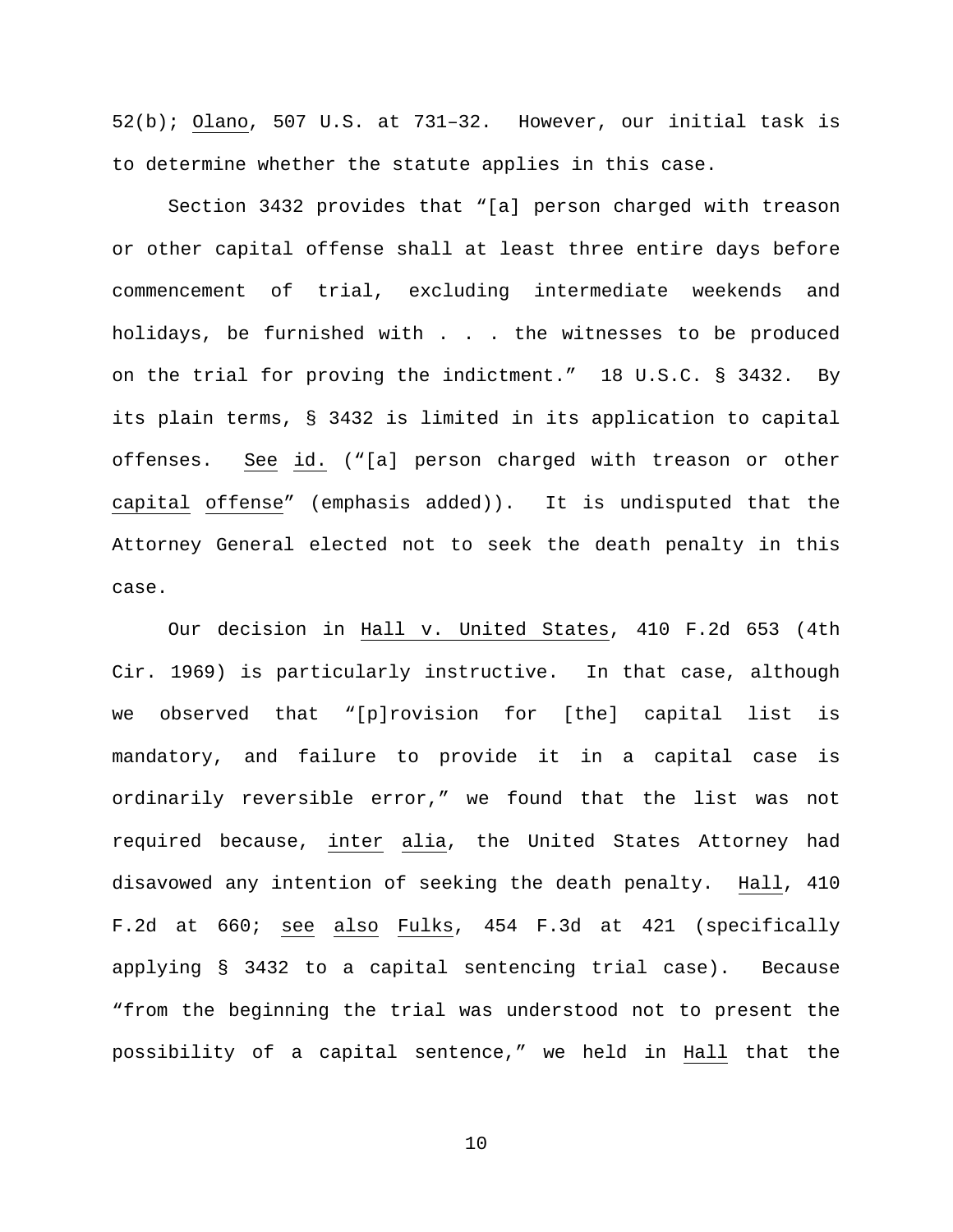Government's "failure to provide the capital list [was] not a ground for relief." Id. at 661.

Similarly, the instant case may not be a capital case, as the Attorney General never elected to seek the death penalty. At the designated time—three days before commencement of trial the Government was barred by law from seeking the death penalty because it had elected not to file the capital notice required by 18 U.S.C. § 3593(a). Therefore, as in Hall, "from the beginning the trial was understood not to present the possibility of a capital sentence." 410 F.2d at 661.

Assuming that Hall is not dispositive circuit precedent of the  $\S$  [3](#page-10-0)432 question,<sup>3</sup> Shepperson at best can point to no more than unclear precedent in this circuit. That is insufficient to show plain error.

> When "we have yet to speak directly on a legal issue and other circuits are split, a district court does not commit plain error by following the reasoning of another

<span id="page-10-0"></span><sup>&</sup>lt;sup>3</sup> The other circuits that have addressed this issue have uniformly determined that § 3432 is inapplicable in cases not involving the death penalty. See, e.g., United States v. Steel, 759 F.2d 706, 710 (9th Cir. 1985) ("[S]ince the statute's purpose derives from the severity of the punishment rather than from the nature of the offense, we hold that the elimination of the death penalty also eliminated the appellant's right under 18 U.S.C. § 3432 to a prosecution witness list."); United States v. Trapnell, 638 F.2d 1016, 1029–30 (7th Cir. 1980) (holding that because government did not seek death penalty, compliance with § 3432 was not required); United States v. Kaiser, 545 F.2d 467, 475 (5th Cir. 1977) (explaining that § 3432 was inapplicable because capital portion of § 1111 void).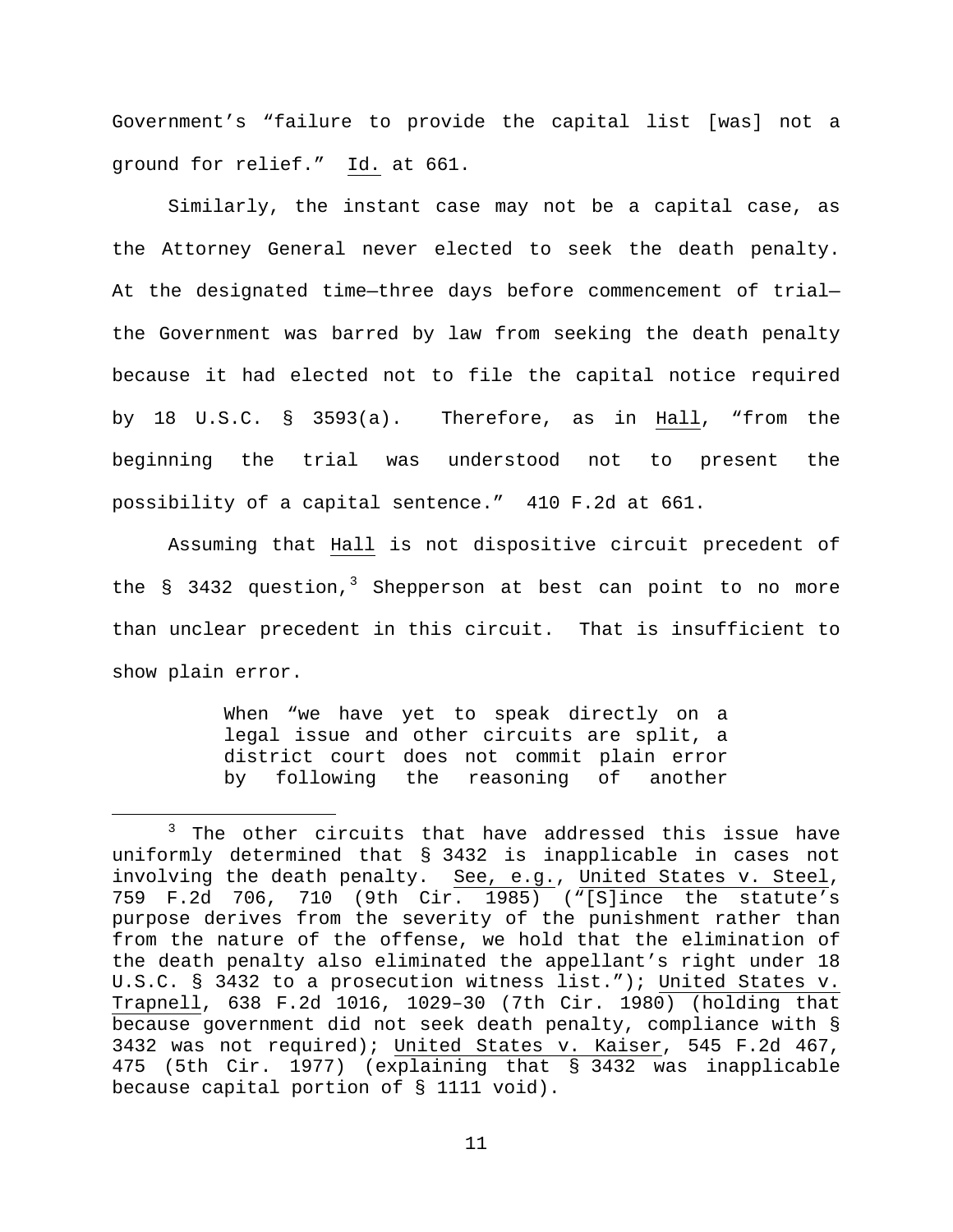circuit." United States v. Strieper, 666 F.3d 288, 295 (4th Cir. 2012). We therefore conclude that the district court's error was not plain under these circumstances. See, e.g., United States v. Wynn, 684 F.3d 473, 480 (4th Cir. 2012) (holding that any error was not plain when "[o]ur [C]ourt has never addressed the [ ] argument, and the other circuits are split on the issue"); United States v. Abu Ali, 528 F.3d 210, 234 n.8 (4th Cir. 2008) (holding, in the absence of controlling precedent, that the defendant "cannot begin to demonstrate plain error given that a number of our sister circuits" have disagreed with the defendant's position).

United States v. Carthorne, 726 F.3d 503, 516–17 (4th Cir. 2013) (alterations in original). Accordingly, we find no plain error on this issue.

Moreover, we think the purpose for which the list is usually required was otherwise met. It is undisputed that Paredes was named as a potential witness on the Government's witness list—which was read aloud in open court during jury selection—and that Shepperson received the list on March 1, 2011, the first day of trial, prior to jury selection. It is equally undisputed that Paredes testified on March 4, 2011, three days later, and that defense counsel received disclosures regarding Paredes on the day before he testified. Thus, despite Shepperson's allegation that the Government withheld the identity of Paredes as a trial witness, Shepperson had express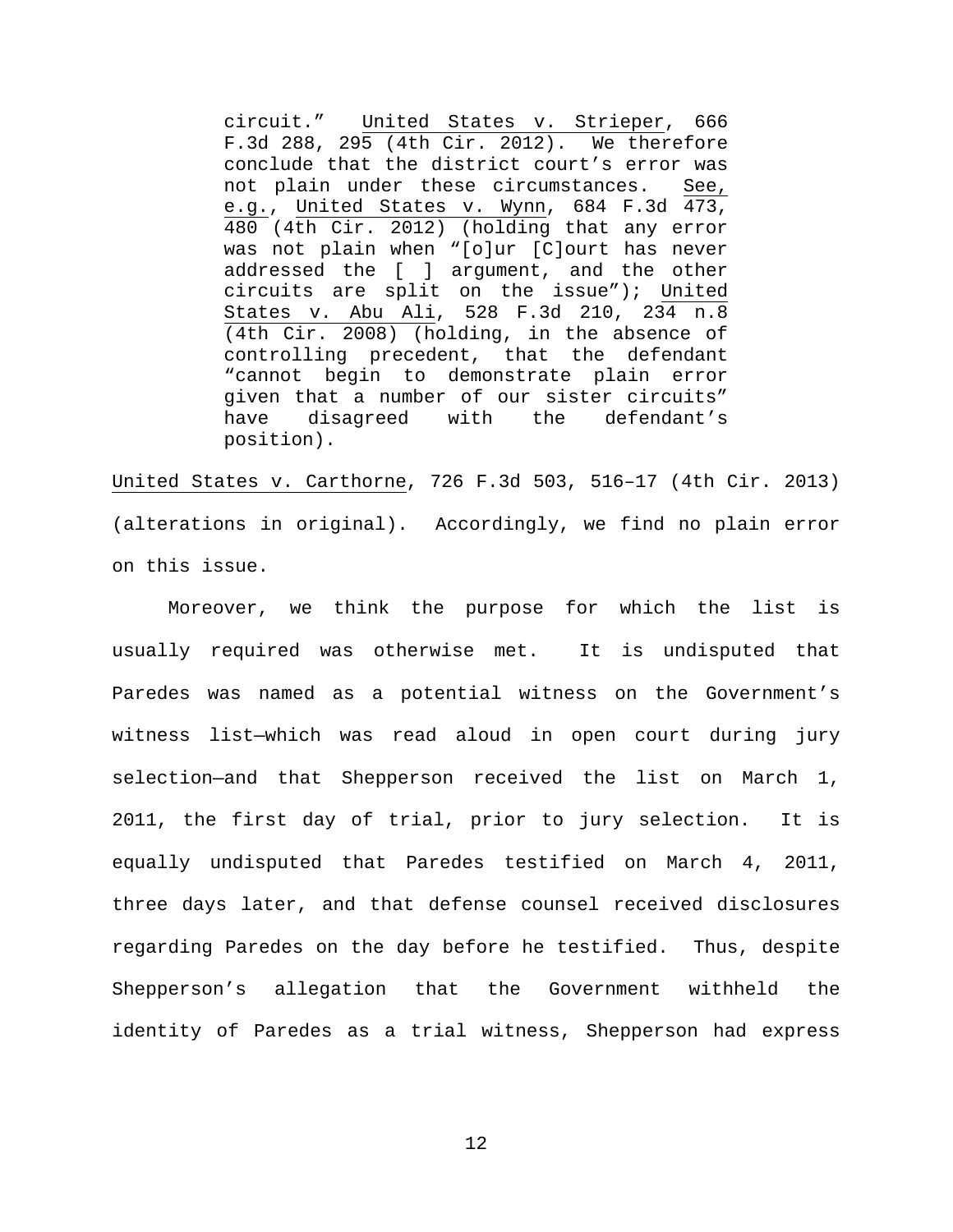notice of the possibility that Paredes could be called to testify as a witness for the Government.

Further, after the Government provided its disclosure identifying Paredes as a witness, defense counsel did not seek to exclude Paredes's testimony due to the timing of the disclosure. Nor did defense counsel request a continuance to allow more time to prepare for Paredes's testimony, including his cross-examination. "Consequently the defense was not surprised and denied an opportunity to prepare to examine [the witness] and to meet [his] testimony. As the avoidance of such surprise is the purpose of requiring the list . . . that purpose was amply met."<sup>[4](#page-12-0)</sup> Id. at 661 (internal citation omitted).

<span id="page-12-0"></span> $4$  Shepperson's attempt to analogize this case to Roviaro v. United States, 353 U.S. 53 (1957) is misplaced. In Roviaro, the Supreme Court addressed whether it was reversible error for the district court to allow the Government to withhold the identity of a confidential informant. 353 U.S. at 55–56. In contrast to the case at bar, the confidential informant's identity was never disclosed to the defendant in Roviaro, nor did the confidential informant testify at trial. See id. ("During the trial [the informant]'s part in the charged transaction was described by government witnesses, and counsel for petitioner, in crossexamining them, sought repeatedly to learn [the informant]'s identity. The court declined to permit this cross-examination and [the informant] was not produced, identified, or otherwise made available.").